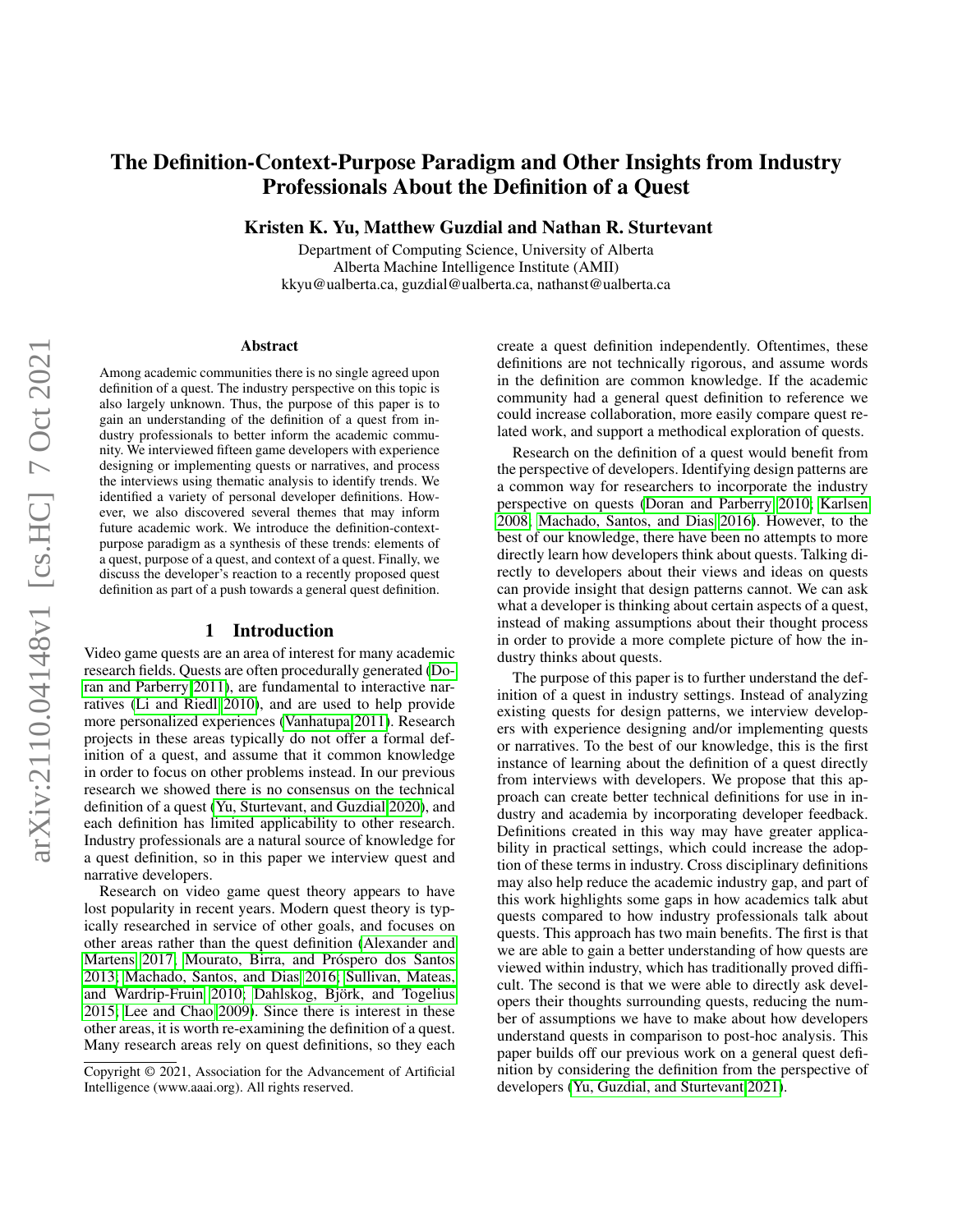# 2 Background

Video game quest theory was first introduced by [Aarseth](#page-7-13) [\(Aarseth 2005\)](#page-7-13). This early work was focused on defining a quest, as well as starting to identify design patterns for quests. Initially, the differences between quests in video games and quests in novels were used as the basis for the definition of a quest [\(Aarseth 2004;](#page-7-14) [Tronstad 2001\)](#page-7-15). Some researchers brought ideas from other popular media such as Dungeons and Dragons [\(Gygax and Arneson 1974\)](#page-7-16) or used literary analysis techniques to inform their definition [\(Howard 2008;](#page-7-17) [Tosca 2003\)](#page-7-18). Other areas of early video game quest theory focused on deriving design patterns from RPGs and MMORPGs [\(Doran and Parberry 2010;](#page-7-10) [Smith](#page-7-19) [et al. 2011;](#page-7-19) [Karlsen 2008\)](#page-7-11).

As we mentioned in the introduction, research on quests has lost popularity in recent years. Modern quest theory is done in pieces by many researchers across different areas of interest. For example, quests were analyzed for mechanical or structural similarities in order to more effectively procedurally generate quests [\(Machado, Santos, and Dias 2016;](#page-7-6) [Alexander and Martens 2017\)](#page-7-4). Quest theory has also been used to help design levels (Dahlskog, Björk, and Togelius [2015;](#page-7-8) Mourato, Birra, and Próspero dos Santos 2013) or model player knowledge [\(Lee and Chao 2009\)](#page-7-9). The interest that other research areas have in generalized quest theory highlights the need for academics to revisit this topic.

Though some researchers who study video game quest theory have considered other perspectives such as incorporating literary analysis into quests, the perspective from industry has not been extensively researched. Developers in industry have important knowledge on the definition of a quest, but in the past it has been difficult for academics to access that knowledge. In most cases, what can be learned from the industry is limited to blog posts, Youtube videos, or the occasional GDC talk [\(Kim and Oh 2005\)](#page-7-20). Many developers do not have time to create these public pieces of information, so their views are not easily accessible. Additionally, this work is rarely focused on general quest theory but instead focused on practical applications and lessons that the developers learned from specific games. This kind of knowledge dissemination is expected due to the fact that industry professionals might be more concerned with how to specifically create quests. This means that the knowledge is less general, and assumptions would have to be made in order to generalize the information. Thus, how developers define quests is largely unknown to the academic community.

In our previous work, we have developed a technical, general quest definition out of definitions in the academic community [\(Yu, Sturtevant, and Guzdial 2020;](#page-7-3) [Yu, Guzdial, and](#page-7-12) [Sturtevant 2021\)](#page-7-12). To the best of our knowledge, this is the only quest definition that is specifically defined to support technical applications of quests. Equation 1 and Equation 2 form the basis of this quest definition. Equation 1 defines a quest Q as a set of partially ordered tasks  $\leq$  and a distribution of rewards  $d(R)$ , and equation 2 defines a task  $t \in T$  as a set of players  $P$  that can complete the quest, the condition  $C$  to determine whether a task is complete, the monitoring system  $M$  to check the game state, the presentation  $I$  of the task, and the distribution of rewards for the task  $d(R_t)$ .

$$
Q = \langle T, \le, d(R) \rangle \tag{1}
$$

$$
t = \langle P, C, M, I, d(R_t) \rangle \tag{2}
$$

The early work on quest theory, and many later works done in service for a particular goal, all share similar problems in fully defining a quest. The most common limitation is the context in which the quest definition is situated, or lack thereof. Researchers mostly analyze quests in RPGs or MMORPGs, which limit the applicability of the quest definition to those genres. In the past, it may have been appropriate to limit video game quest definitions to specific games or genres, but in the recent years it has been increasingly common for games to borrow elements from other genres. One of the more popular additions is the inclusion of quests in non-RPG games, such as the Rocket Pass in the sports game Rocket League [\(Psyonix 2015\)](#page-7-21). This illustrates the need to update the definition of a quest to maintain relevance for modern games. Additionally, some quest research ignores context altogether, which we have discovered to be a critical component in understanding quests in industry. If the academic community has a single, generalized quest definition to reference, quests can be more easily applied across research areas such as quest generation, interactive narrative, and player modeling.

#### 3 Methodology

We interviewed fifteen developers with industry experience designing and/or implementing quests or narratives in published games. We included narrative development as well as quest development because some companies design narratives using quests. We identified developers to interview in three ways: personal contacts to the authors, through industry contacts of the authors, and through participants in the study. Eight developers were personal contacts of the authors, five developers were provided by industry contacts of the authors, and two were referred from participants in the study. The author who conducted the interviews had no personal connection to any of the developers. Developers were only included in the study if they had professional experience working with quests or narratives in some capacity in at least one published game. We interviewed fifteen developers because that is the number of developers we were able to contact and interview within the time period of this study.

Each individual was asked the following pre-interview questions about their development experience:

- 1. Do you consider yourself an indie developer?
- 2. What is your current role?
- 3. What kinds of design experience do you have?
- 4. How long have you worked in industry?
- 5. Which companies have you worked for?

We asked these questions because we wanted to know the developer's experience related to quests and narratives. We included these questions to check whether we were able to capture a variety of developer views.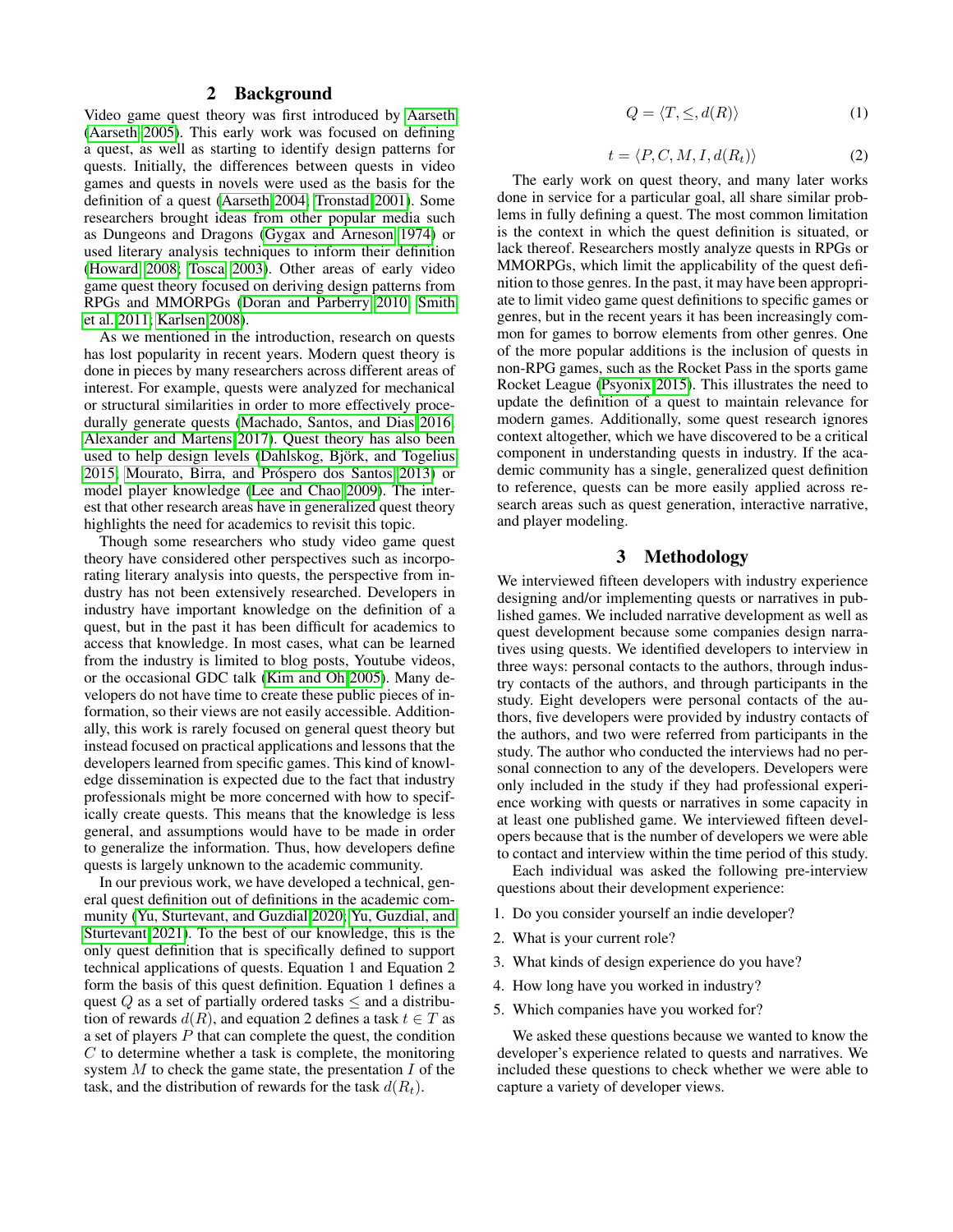We used a semi-structured interview format. We chose this format because we wanted to allow for follow-up questions and/or clarifications. There could also be some topic that a developer is particularly focused on, and we wanted to allow for the developer to be able to put as much or as little emphasis on particular ideas as they saw fit. During discussion, we used the strategies of asking the developers to more fully explain what they meant by particular terms and repeating their ideas to them, and asking them if they had anything else to add. We asked each developer the following questions:

- 1. In your opinion, what is a quest?
- 2. What is the purpose of a quest?
- 3. Do you think that your definition of a quest is the same as other people in the industry?
- 4. Does this proposed academic definition of a quest match your definition? In what ways?
- 5. Which definition do you prefer?

We asked the developers these questions to try to capture all of the ideas they might have surrounding the concept of a quest. Question 1 was an open ended way to allow the developer to talk about initial thoughts on quests, and discuss the definition of a quest. Question 2 allowed the developer to elaborate on why they think a quest is included in a game. Question 3 asked the developers to comment on whether there is an industry standard quest definition. To further an effort to establish a general quest definition, we asked the developers to compare their quest definition to our recently proposed definition in question 4, and asked which definition they prefer in question 5.

In between questions 3 and 4, we showed each developer a short presentation of our quest definition, which we described in the background section of this paper [\(Yu, Guzdial,](#page-7-12) [and Sturtevant 2021\)](#page-7-12). We used our definition as the academic definition because it is a synthesis of several other academic definitions which includes ideas from several researchers.

To process the interviews, we use thematic analysis as described by [Braun and Clarke](#page-7-22) [\(Braun and Clarke 2006\)](#page-7-22). To generate codes, two of the authors independently analyzed two interviews to create a starting set of codes. Then, they both analyzed a third interview to identify gaps in the codes. The set of codes was revised, and we calculated interrater reliabilty using a fourth interview. This resulted in a score 0.30, so we further discussed the set of codes for clarification purposes. Finally, we applied this set of codes to 10 excerpts from a fifth interview, achieving an interrater reliability of 0.94. Table [1](#page-3-0) shows the final list of codes that two authors applied to all interviews.

## 4 Interview Analysis

We analyze and discuss the answers to the pre-interview questions and the first three interview questions here.

#### 4.1 Pre-Interview Questions Analysis

The developers that we interviewed represent a variety of experience. Six developers identify as indie developers, seven

developers do not consider themselves indie developers, and two developers have experience with both. The reported minimum amount of industry experience is three years, and the maximum is over 30 years. Three developers are experienced in systems and programming, one developer has both programming and design experience, two developers are in a production role, and nine developers have experience designing quests and narratives. These developers have worked at studios including Bioware, Bungie, and Ubisoft, as well as eight different independent studios.

We assign each of the fifteen developers a label based off of their pre-interview questions. The label has the format "<Type of Industry Experience><Number of years experience>", where we use the prefix "IND" to denote developers who consider themselves indie developers, "AAA" to denote developers who do not consider themselves indie developers, and "BOTH" for both. Additionally, in the case where the type of industry experience and the number of years of experience is the same between two developers, we append ".1" and ".2" to the label to distinguish the two.

### 4.2 Quest Definitions

We asked each developer what they think a quest is in order to collect initial thoughts on quests and discuss the definition of a quest. We considered the answer to this question to be each developer's personal definition of a quest. This allows us to determine if there is a consensus on the definition of a quest within the developers we interviewed. To help answer this, we use the following labeling system which identifies elements in a quest definition [\(Yu, Sturtevant, and Guzdial](#page-7-3) [2020\)](#page-7-3). We used this labeling system because it was the same labeling system that we previously used to identify elements in academic definitions.

- T Tasks, objectives, goals
- R Rewards and progression
- P Player and player experience
- N Narrative
- D Designer or developer
- O Other

We added to our original labeling system in order to better capture the aspects the developers talked about in their quest definitions. We extend the letter "P" to include the notion of player experience, and add a new label "D" which denotes if the definition explicitly refers to a designer or developer. For example, IND08 specifically used the word "designer" in their definition. We apply a label to a quest definition if it contains that element. Table [2](#page-3-1) gives the labels applied to each quest definition.

There are two definitions that are part of the other category because they do not include any of the elements in the labeling system. The quest definition provided by IND27 is "anything that happens between 'A' and 'B'", and the quest definition provided by AAA14.2 is "The reason to play a video game." Even though these definitions are both different from the other definitions provided by the developers, the two developers themselves do not share similarities in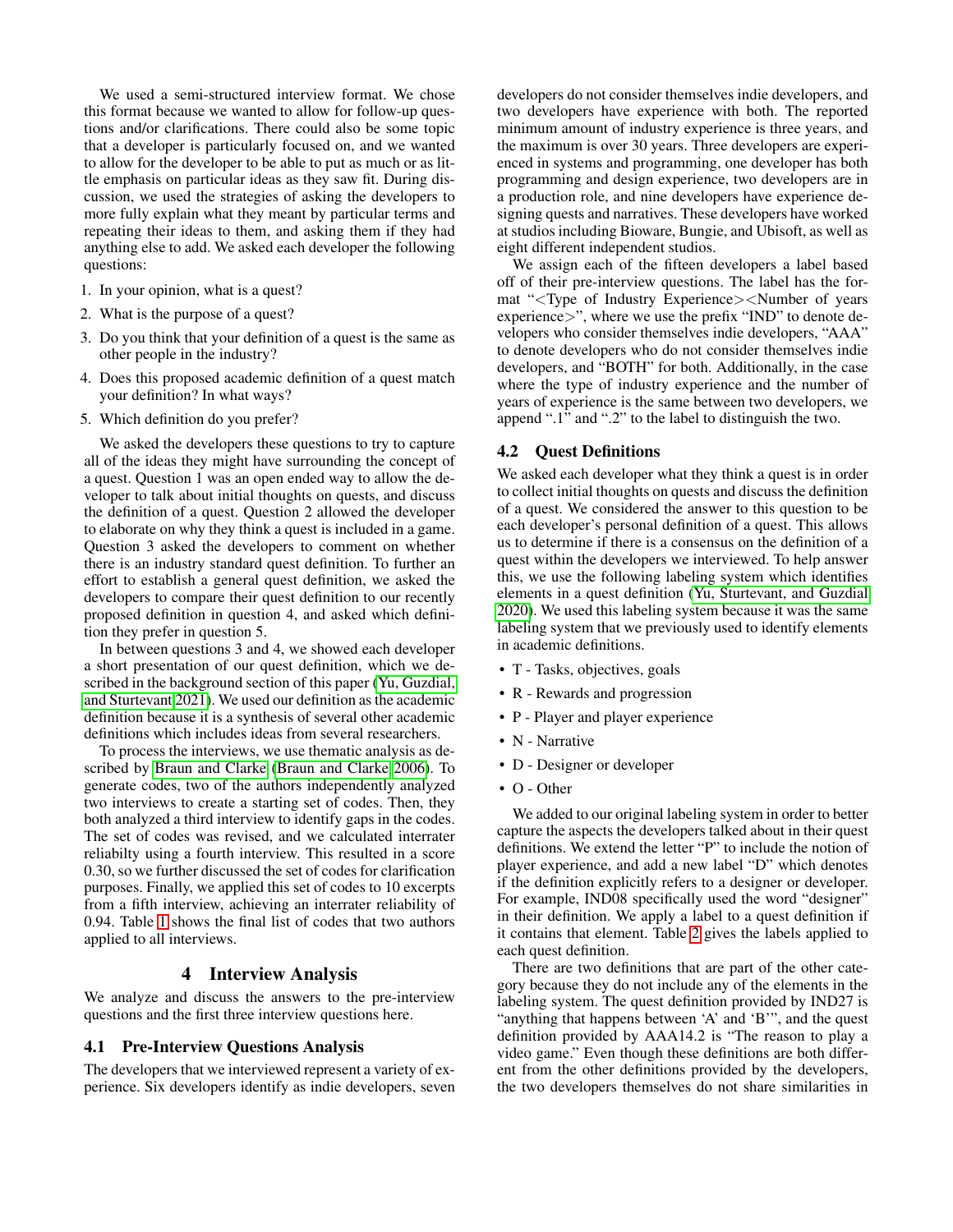<span id="page-3-0"></span>

| Code                                                    | Description                                                                                                                                                                         |  |  |  |
|---------------------------------------------------------|-------------------------------------------------------------------------------------------------------------------------------------------------------------------------------------|--|--|--|
| <b>Technical Details</b>                                | Discussion of the implementation details within the game to create quests                                                                                                           |  |  |  |
| <b>Background Determines</b><br><b>Quest Definition</b> | Discussion of how their past experiences influence their quest definition                                                                                                           |  |  |  |
| Goals                                                   | The types of goals that a player might have                                                                                                                                         |  |  |  |
| <b>Achievement Goals</b>                                | Goals outside the game but within the platform level                                                                                                                                |  |  |  |
| Game Goals                                              | Goals set and communicated to the player within the game, or discussion of the actions that the player takes<br>to complete either a step or the entire goal                        |  |  |  |
| Player Goals                                            | Discussion of self-set goals by the player                                                                                                                                          |  |  |  |
| Narrative                                               | Any kind of narrative content                                                                                                                                                       |  |  |  |
| Player Experience                                       | Describing what emotion the player might be experiencing while playing a quest                                                                                                      |  |  |  |
| <b>Player Quest Policy</b>                              | What the player does or does not pick, and how                                                                                                                                      |  |  |  |
| Presentation                                            | How the quest is presented to the player, and what information is presented to the player                                                                                           |  |  |  |
| <b>Gameplay Elements</b>                                | Discussion of specific gameplay elements that can be used to present the quest to the player, or discussion of<br>specific in-game elements that can be used as a part of the quest |  |  |  |
| <b>Information Transfer</b>                             | Discussion of the knowledge needed to complete the quest, or knowledge transferred using the quest                                                                                  |  |  |  |
| Progression                                             | Game or player progression                                                                                                                                                          |  |  |  |
| Purposes                                                | What is the quest for                                                                                                                                                               |  |  |  |
| <b>Quest Definition</b><br>Varies By Use Case           | Quest definition changes based on the design needs, the game, conversation, or context                                                                                              |  |  |  |
| <b>Quest Types</b>                                      | Any way of categorizing types of quests                                                                                                                                             |  |  |  |
| Critical Thinking                                       | Thought process in the creation of their quest definition, or creating their definition during the interview                                                                        |  |  |  |
| Reward                                                  | The concept of reward                                                                                                                                                               |  |  |  |
| <b>Extrinsic Reward</b>                                 | What the player gets in the game                                                                                                                                                    |  |  |  |
| Platform Reward                                         | Something outside the game, but still external to the player                                                                                                                        |  |  |  |
| Intrinsic Reward                                        | What emotions/satisfaction does the player feel from doing something in the game                                                                                                    |  |  |  |

Table 1: Table of the codes that were used to analyze the interviews

<span id="page-3-1"></span>

| Developer                       | T                       | R                       | $\overline{P}$          | N                       | D                       | O              |
|---------------------------------|-------------------------|-------------------------|-------------------------|-------------------------|-------------------------|----------------|
| IND <sub>04</sub>               | X                       | X                       | X                       | $\overline{X}$          |                         |                |
| IND05                           | $\overline{\text{X}}$   | $\overline{\text{X}}$   | $\overline{\text{X}}$   |                         |                         |                |
| IND <sub>06</sub>               | $\overline{X}$          |                         | $\overline{X}$          |                         |                         |                |
| IND <sub>07</sub>               | $\overline{\text{X}}$   |                         |                         |                         |                         |                |
| IND <sub>08</sub>               | $\overline{\mathbf{X}}$ | $\overline{\mathbf{X}}$ | $\overline{\mathbf{x}}$ |                         | $\overline{\mathrm{X}}$ |                |
| IND <sub>27</sub>               |                         |                         |                         |                         |                         | X              |
| BOTH <sub>07</sub>              | $\overline{\text{X}}$   |                         | $\overline{\text{X}}$   |                         | $\overline{\mathrm{X}}$ |                |
| BOTH <sub>08</sub>              | $\overline{\text{X}}$   | $\overline{\text{X}}$   | $\overline{\text{X}}$   | $\overline{X}$          |                         |                |
| AAA03                           | $\overline{\text{X}}$   | $\overline{\mathbf{X}}$ | $\overline{\text{X}}$   | $\overline{\mathbf{X}}$ |                         |                |
| $\overline{A}\overline{A}$ 14.1 | $\overline{X}$          |                         | $\overline{\mathbf{X}}$ |                         |                         |                |
| AA44.2                          |                         |                         |                         |                         |                         | $\overline{X}$ |
| AAA16.1                         |                         |                         | $\overline{\text{X}}$   | $\overline{\mathbf{x}}$ |                         |                |
| $\overline{A}\overline{A}$ 16.2 | $\overline{X}$          |                         | $\overline{X}$          | $\overline{\mathbf{x}}$ |                         |                |
| AAA19                           | X                       | X                       | X                       |                         |                         |                |
| AAA30                           | X                       | $\overline{\text{X}}$   | X                       |                         | $\overline{\text{X}}$   |                |

Table 2: Application of the labeling system to each quest definition

work experience. Additionally, there are no distinct patterns or grouping in the quest definitions given this labeling system.

To further understand the variability of the quest definitions, we use principle component analysis (PCA) on the interviews as a whole, shown in Figure [1.](#page-3-2) We treat each interview as a vector, where the index of the vector is a given code, and the value is the number of excerpts with that code. These vectors provide some idea of what developers consider important based on how frequently they discussed a particular topic.

<span id="page-3-2"></span>

Figure 1: PCA results on the code vectors of each interview

We analyze each component to understand which codes have a high impact on differentiating vectors along that component, and identify a value of 0.25 or greater to be a significant contribution. Component 1 is most affected by the codes "Critical Thinking", "Game Goals", "Player Experience, and "Purposes". Component 2 is most affected by "Progression", "Narrative", and "Extrinsic Reward". There are a few interviews that may be close together, but there are no distinct groups or clusters in these results. The variability in the quest definitions, and the variance in the PCA results both support the idea that there is significant vari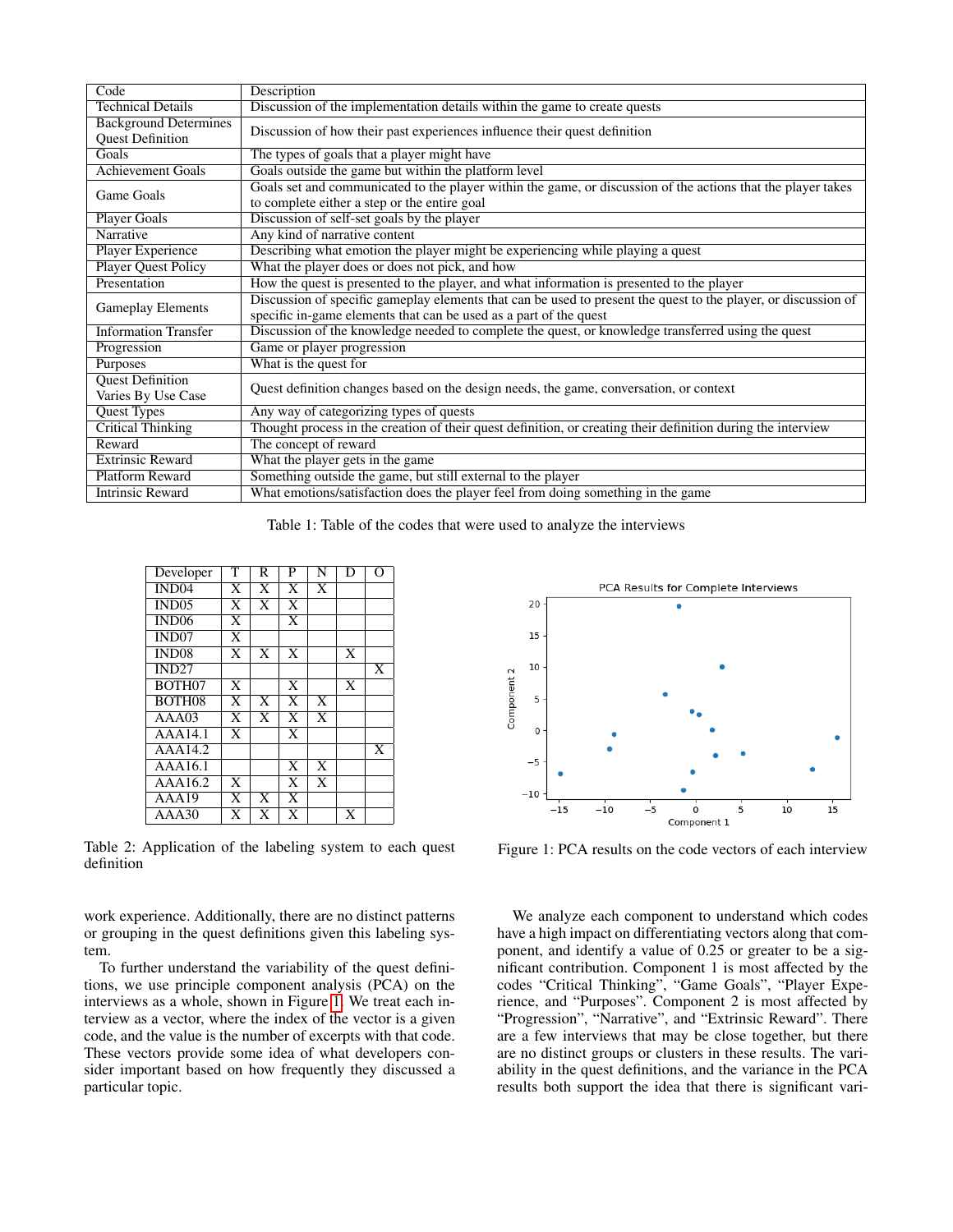ety in the beliefs of the developers. Generally, this signals that there is no consensus on a quest definition in the industry. The type of industry environment or years of experience does not correlate to any trends. We found that designers have thought more deeply about how quests interact with design than the definition of a quest. A common type of statement in the "Critical Thinking" excerpts was "I hadn't really thought about [quests] in this way ... trying to define [quests] very rigorously before" (AAA03). On the other hand, many developers were able to confidently express how to design what they considered a "good" quest.

This conclusion is further supported by the seven developers who created or modified their definition during the interview, commenting things like "here's something that was missing from my definition earlier..." (BOTH08). These represent half of the interviews, which indicates that a significant portion of developers needed to adjust their quest definition when asked to think critically about quests.

Despite the variety and lack of a single, cohesive quest definition, Table [2](#page-3-1) shows some overlap in ideas. Tasks, rewards, and players each appear in half or more of the definitions provided by the developers. This suggests that a general quest definition is possible, and these common ideas should be included in the definition.

### 4.3 Expected Definition Similarity

We asked every developer whether they thought their quest definition matched other individuals in industry. Seven developers expected that their definitions would not match, five developers expected that their definitions would be different but with overlap, and two developers expected that their definition would match. One developer said they did not know.

The majority of developers, twelve, also stated that there is no singular quest definition within industry. Some of the developers provided some reasoning as to why that might be the case. Four developers posited that quest definitions differ due to the experience of the developer, and two propose that the difference is due to the game itself. AAA03 states "I strongly suspect that people have some different elements of their definition based on what games they've played or which games they first encountered", and IND05 comments "my definition of a quest depends on what I believe a game is to begin with, then inherently everyone's going to have a different definition."

### 4.4 Purpose of a Quest

We asked each developer about the purpose of a quest. Developers often provided multiple purposes, and the most popular ones are shown in Table [3.](#page-4-0) Some other proposed purposes of a quest included "Immerse the player in the game" and "Provide structure to the game", but these were only mentioned once.

## 5 The Definition-Context-Purpose Paradigm

From results of the first part of the interview we identify the three major themes of quest definition, quest context, and quest purpose. These themes provide insight into how industry professionals think about quests. We organize these

<span id="page-4-0"></span>

| Purpose of a Quest                        | Number of Interviews |  |  |
|-------------------------------------------|----------------------|--|--|
| Guide the player through the game         |                      |  |  |
| Tell the narrative/story                  |                      |  |  |
| Provide content to engage the player      |                      |  |  |
| Teach the player rules of the game        |                      |  |  |
| Provide narrative context for<br>gameplay |                      |  |  |
| Provide reason to play the game           | 2                    |  |  |
| Progress through the game                 |                      |  |  |

Table 3: Proposed purposes of a quest

themes as the definition-context-purpose paradigm for understanding quest design in video games, shown in Figure [2.](#page-4-1) This paradigm is not intended to be used as a guide for how to specifically design a single quest, but rather a tool to understand broad trends or patterns that may appear in quests across games. To explain this paradigm, we first provide an overview and example here. Then, we discuss each part of the paradigm individually, and end with a discussion of some of the relationships between these themes.

The first part of the paradigm, definition, acknowledges the existence of a general quest definition which can be applied to games across genres. This general quest definition is a collection of elements that defines a set of all objects that could be considered a quest in video games. The context part of the paradigm narrows the general set of quests into a subset of quests that are appropriate for a particular game. A game can have multiple contexts, such as the story missions and bounties in Destiny 2 [\(Bungie 2017\)](#page-7-23). Third, the purpose part of the paradigm further specifies the quest context, where the purposes define the subset within a given context that have that purpose. A single context can have multiple purposes in it, and these purposes can overlap. The breakdown of the subsets of quests that this paradigm can represent is shown in Figure [2.](#page-4-1)

Let us imagine we want to design quests for a science fiction RPG. For definition, we will use a general quest definition formed out of the popular common elements provided by designers, as shown in Table [2.](#page-3-1) We define a quest to be any game object that includes a task and a reward, and is intended for a player. For context, we are using a science fiction setting so we want our quests to be referred to as missions. We can add more constraints to the context such that every mission will include some narrative, will contain at least three tasks, and the reward will be experience points. For purpose, we use the following: teach the player some-

<span id="page-4-1"></span>

Figure 2: Illustration of the sets defined by the definitioncontext-purpose paradigm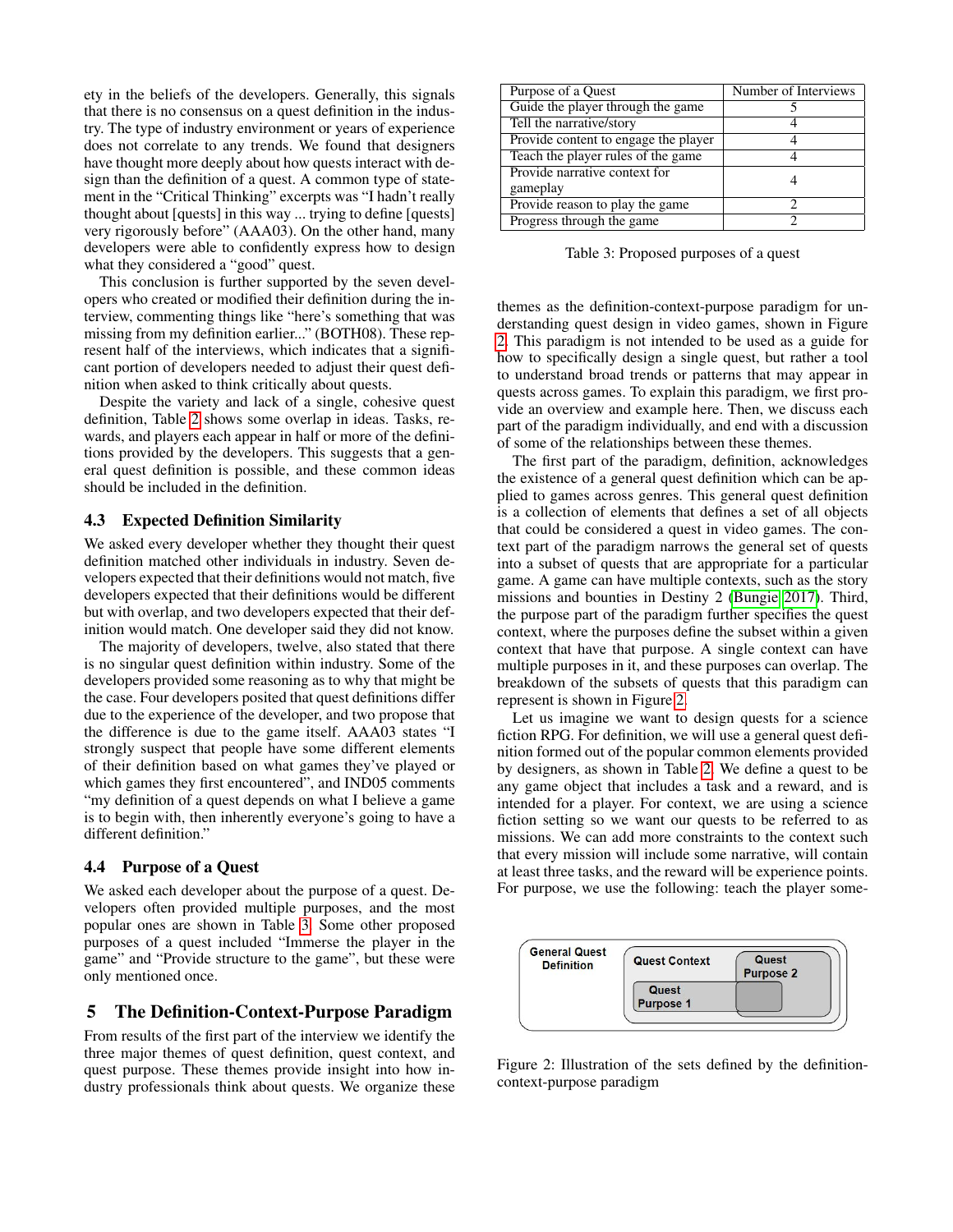thing, immerse the player in the world, and provide a reason to play the game. Now that the three parts of the paradigm have been decided, we can design quests. The first mission in this game is the tutorial mission, so we assign the purpose of "teach the player something". We assign later missions the purposes "immerse the player in the world" and "provide a reason to play the game."

# 5.1 Quest Definition

The first major theme is the idea of a general quest definition as a collection of required elements. Half of developers believe that there is overlap between the definition that they provided, and other definitions in the industry. AAA16.1 believes that "we would all mostly agree what a quest is", but the precise amount of overlap or agreement is unknown to the developer. IND27 agrees, stating that "it would be fairly different between different people, but I'd think that there would be a lot of similarities". This concept of a general quest definition aligns with our previous research in the area [\(Yu, Sturtevant, and Guzdial 2020;](#page-7-3) [Yu, Guzdial, and Sturte](#page-7-12)[vant 2021\)](#page-7-12).

Despite the variety and lack of consensus, there is some commonality in the quest definitions. Table [2](#page-3-1) supports this idea, showing a high degree of agreement on the elements task, reward, and player. Twelve developers included some task, objective or goal, seven included a reward, and twelve included the idea of a player. These elements represent significant overlap between ideas, despite the individual definitions and interviews lacking distinct trends.

# 5.2 Quest Context

The second major theme is quest context, which refers to the specific constraints designers enforce on quests for a particular game. AAA16.1 discusses this explicitly, saying "right now my company [is] defining what are our quests. What are the structures? What must a quest designer do to make a successful quest?" AAA14.1 also agrees, stating that "how [quest definitions] differentiate is what kind of game we're kind of trying to make. And what people decide makes sense for their game." This idea was captured by the code "Quest Definition Varies by Use Case", which appeared 57 times across thirteen interviews.

The constraints for the quest context can include things like whether the quest should have narrative or what kinds of presentation the quest must have, and often is used to provide guidelines for how to design a "good" quest. BOTH08 describes their personal context for good quests, saying a quest "doesn't even need to progress the story, but [they] like the ones where [quests] do." The codes "Game Goals", "Narrative", and "Information Transfer" have the highest coocurrence with the "Quest Definition Varies by Use Case" code, with 18 times, 10 times, and 9 times respectively. These represent some of the constraints that can be considered context for a quest. For example, a narrative constraint for the quest could be that the quest needs to tell some of the main story. The quest context also includes the practical limitations of creating quests for a game that will be published. For example, the context of a quest could be the limitation

that the quest cannot contain a cutscene or voice acting, as they are very expensive to produce.

The quest context represents a divergence in understanding between academia and industry. In academia, consideration for the context of the quest is often ill-defined. For example, quests can be procedurally generated using narrative cohesiveness as a focus [\(Breault, Ouellet, and Davies](#page-7-24) [2021\)](#page-7-24), but do not provide any other context. There are many other factors that developers consider important context. For example IND08's entire experience is in designing quests for single player games, which they consider important context as they "have no concept of how to design a multiplayer game." This suggests that procedural quest generation research which focuses on specific, well-defined contexts might be more accessible to industry than attempts to create a general purpose quest generator.

## 5.3 Quest Purpose

The last major theme is the purpose of a quest, which is the reason or reasons that the quest is in the game. The purpose or purposes of a quest describes how the quest functions within the greater game design space and helps justify its inclusion to the game.For example, lets assume that the first quest at the beginning of a game has two purposes: to teach the player a game mechanic, and to tell the player the premise of the game. These two purposes indicate which part of the player experience they are addressing, as well as indicating which design problems the quest is meant to address. The purpose "To teach the player a game mechanic" addresses the problem of "how does the player know how the mechanics work", and the purpose "to tell the player the premise of the game" addresses the problem of "how does the player understand the story". AAA14.1 describes the importance of purpose to the design space by asking "what would I prefer to make a good quest? Probably more like, what's the purpose?". This shows that the purpose is the most useful part of the paradigm to help design the quest object itself. The quest design problem is equivalent for many of the developers in this study to how the quest fulfills a particular purpose or purposes.

In general, developers intuit a structure where a single quest object might have multiple purposes, and the purposes are as important as the quest itself. Therefore, defining a quest as "as a guide to help give players direction" (IND06) provides insight to the developer's understanding of quests despite the fact that the definition does little to inform us about the elements of the quest. This also alludes to the idea that the actual quest object itself might not be as important as the reason the quest is being designed. IND06 outright stated that purposes are more important than the elements of a quest, saying "I don't think about what they are so much as what they're for." Thus, the focus on the purpose of a quest represents a stark divergence between academia and industry.

#### 5.4 Relationships Between Themes

IND04 describes the relationship between the definition and context by noting "if we talked to the game designers on my team they would have a very, very different definition of the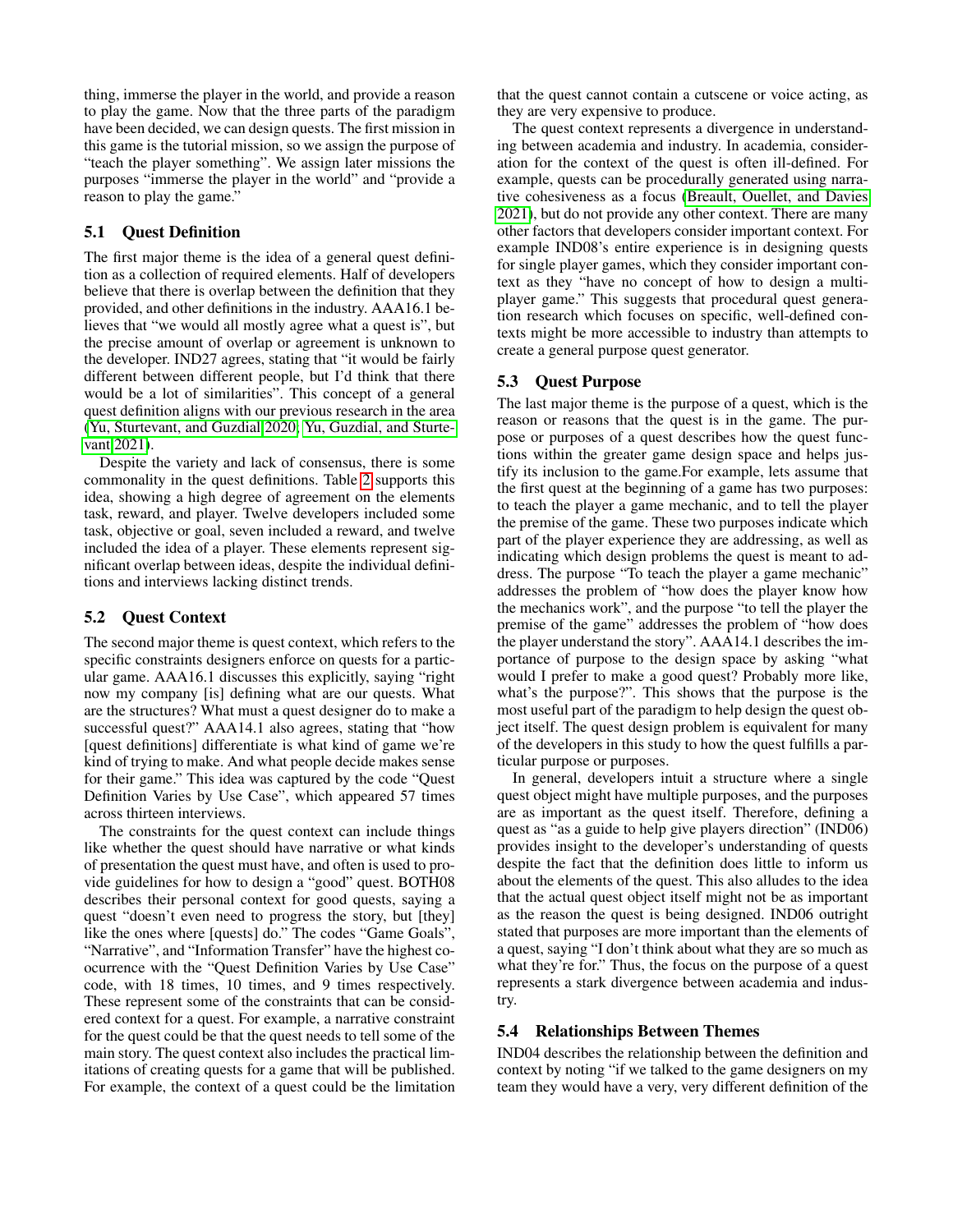word quest because I'm thinking of it way more generally. It's like if I was talking about a system, like the most abstract version of a quest. I go talk to a designer and he [says] 'no, quest is literally this, you talk to this character in the game, they tell you to go do a thing. You go do a thing, you come back to them and that is a quest'". IND04 specifies that they are thinking about quests in the definition space, which is the most general way to approach a quest. The hypothetical designer they are referring to is instead considering quests within a specific context, as indicated by the constraints this designer enforces on quests.

AAA14.1 describes the relationship between context and purpose by saying "I don't want to define a quest, like it's a list of things in your quest log...because to me it's not about the implementation". They then discuss overcoming their own bias of wanting to initially define a quest solely by context, then elaborate that they would rather consider the question "what do you want the player to experience?" AAA14.1's comments indicate that the context alone is not enough to fully understand quests in video games. They initially discuss the quest context, and reject the notion that the context of the quest is enough to design quests. They then bring up the purpose of a quest by posing question about player experience. We intend the "purpose" part of our framework to address AAA14.1's question about player experience.

# 6 Academic Quest Definition Comparison

The definition-context-purpose paradigm relies on the existence of a general quest definition, and we propose the academic quest definition from section 2 as a possible definition. We gave each developer a short presentation to explain this definition, which included a description of the elements and an example. In this section, we discuss the responses to the final two questions in the interview.

#### 6.1 Academic Quest Definition Response

We asked each developer if they considered their definition to match the academic definition. We show the responses in Table [4.](#page-6-0) None of the developers explicitly stated that the academic quest definition was completely divergent from their own beliefs. The four developers that did not comment on the amount of overlap between definitions were instead focused on testing the limits of the academic quest definition, and the interviewer did not have the opportunity to refocus the conversation.

Four developers mentioned that the academic quest definition was broader than their own definition. The academic quest definition is intended to be applicable across genres, so this offers some support that the definition is general.

<span id="page-6-0"></span>

| <b>Quest Definition Response</b>     | Number of Interviews |  |  |  |
|--------------------------------------|----------------------|--|--|--|
| Overlap in Definitions               |                      |  |  |  |
| Definitions Match                    |                      |  |  |  |
| <b>Broader Than Their Definition</b> |                      |  |  |  |

Table 4: Response to whether the academic quest definition matches the developer's definition

However, five developers attempted to determine the limits of its applicability, which suggests that the definition could become more general in future iterations.

Of the developers who considered their definition to match, one developer provided a definition that is substantially different. Every other developer provided definitions which specified elements of a quest, but AAA30 stated a quest is "a diegetic way to structure the player experience". This definition does not include any description of the elements that are present in the academic quest definition, and instead is a description of the purpose of a quest with the context of diegetic elements. If we assume that the developer is strictly speaking about the definition of a quest, then the developer's perception that the two definitions match may seem incorrect. However, using the definition-contextpurpose paradigm, we can interpret this conflict as the developer focusing on the purpose part of the paradigm, which they felt fit into the definition part of the paradigm.

#### 6.2 Quest Definition Preference

The last question we asked developers was which quest definition they prefer. Unfortunately, we did not ask all of the developers this question due to time constraints. Eight developers answered this question. One developer preferred the academic definition, and one developer preferred their own definition. Six developers said that their preference depended on the use case of the definition. For example, AAA19 said that they "like [the academic quest definition] for taking a step back and just thinking about all the parts of the quest. But then [they] would break it down into less academic language if [they were] actually going to get someone to implement a quest." This suggests that despite the strengths of the academic quest definition, it may be too general for a specific quest implementation. Given the definition-contextpurpose paradigm, this finding is unsurprising because the context plays a major role in producing usable quests.

# 7 Conclusion

In this paper we interviewed fifteen developers with quest or narrative experience to understand the definition of a quest in industry. These developers provided important insight into the definition of a quest that has been previously unknown to the academic community. There was high variability in the topics discussed by the developers, but, despite this, we identified three major themes surrounding quests and introduced these themes as the definition-context-purpose paradigm. This paradigm proposes how the these trends fit together to explain how developers understand a quest. Finally, we discussed how the developers generally reacted positively to a proposed general quest definition, where a majority of developers viewed the definition as equivalent or better than their own. In future work, we would like to take the lessons learned from these interviews and incorporate them into the academic quest definition to increase its generality and usability in industry settings.